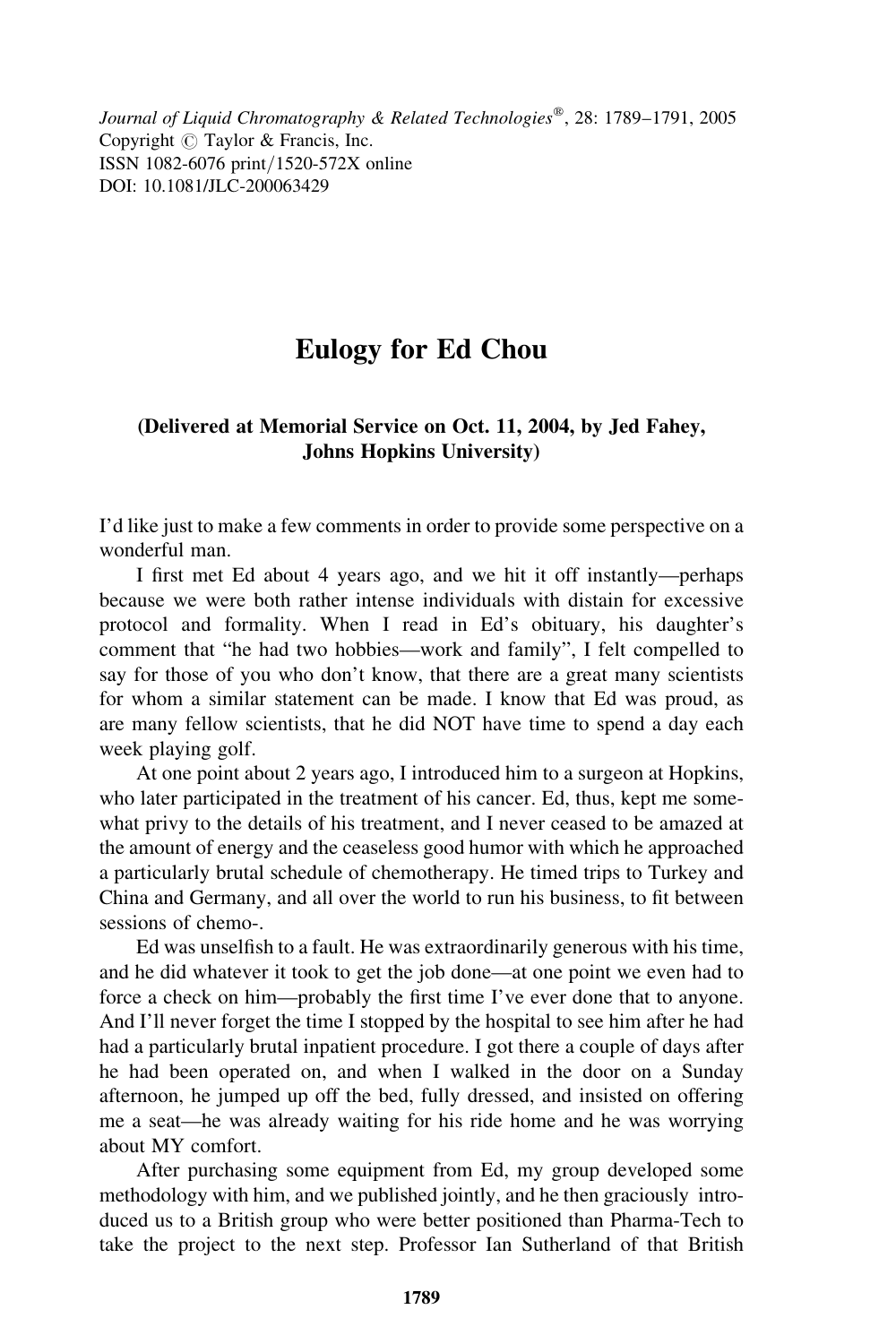group, has asked me to pass along his profound respects, with the following words (and in a British accent ... a point on which I can't oblige him):

## Edward Chou: A Tribute from Professor Ian A. Sutherland, Brunel University, UK

I would like to pay a very special tribute to a very special man. I first had contact with Edward in 1999 when I purchased a PharmaTech centrifuge from him for one of my grants. In the various contacts I had with him after that, including a visit by him to the UK, we discussed the possibility of setting up an international conference on the technology for which Edward and I shared a strong passion. Also, Edward and I both worked on separate occasions with Dr Ito at NIH, and had an extremely strong conviction that the technology had immense value that industry had not yet realized. This led to both a scientific collaboration and a friendship. It was Edward who first suggested setting up an international conference to help bring together a somewhat disparate scientific community to speak with one voice. It was his kind sponsorship that led to the 1st International Conference on Countercurrent Chromatography (CCC 2000) at Brunel in the UK in September 2000 (Figure 1).

Since then the global scientific community has become more united in developing this exciting new technology and successive conferences have been held in Beijing in April 2002 and recently in Tokyo in August 2004, with quite amazing results. The technology has now developed to the stage where small scale experiments in the laboratory can be scaled up to industrial scale separation of new anti-cancer drugs for clinical trials. It was Edward's pioneering work with the team at Johns Hopkins that led to the first successful purification of Glucoraphanin, an extract from Broccoli seed with potential anti-cancer therapeutic action. It was Edward who recommended our lab for



**Figure 1.** Yoichiro Ito and Ed Chou in London (CCC 2000).